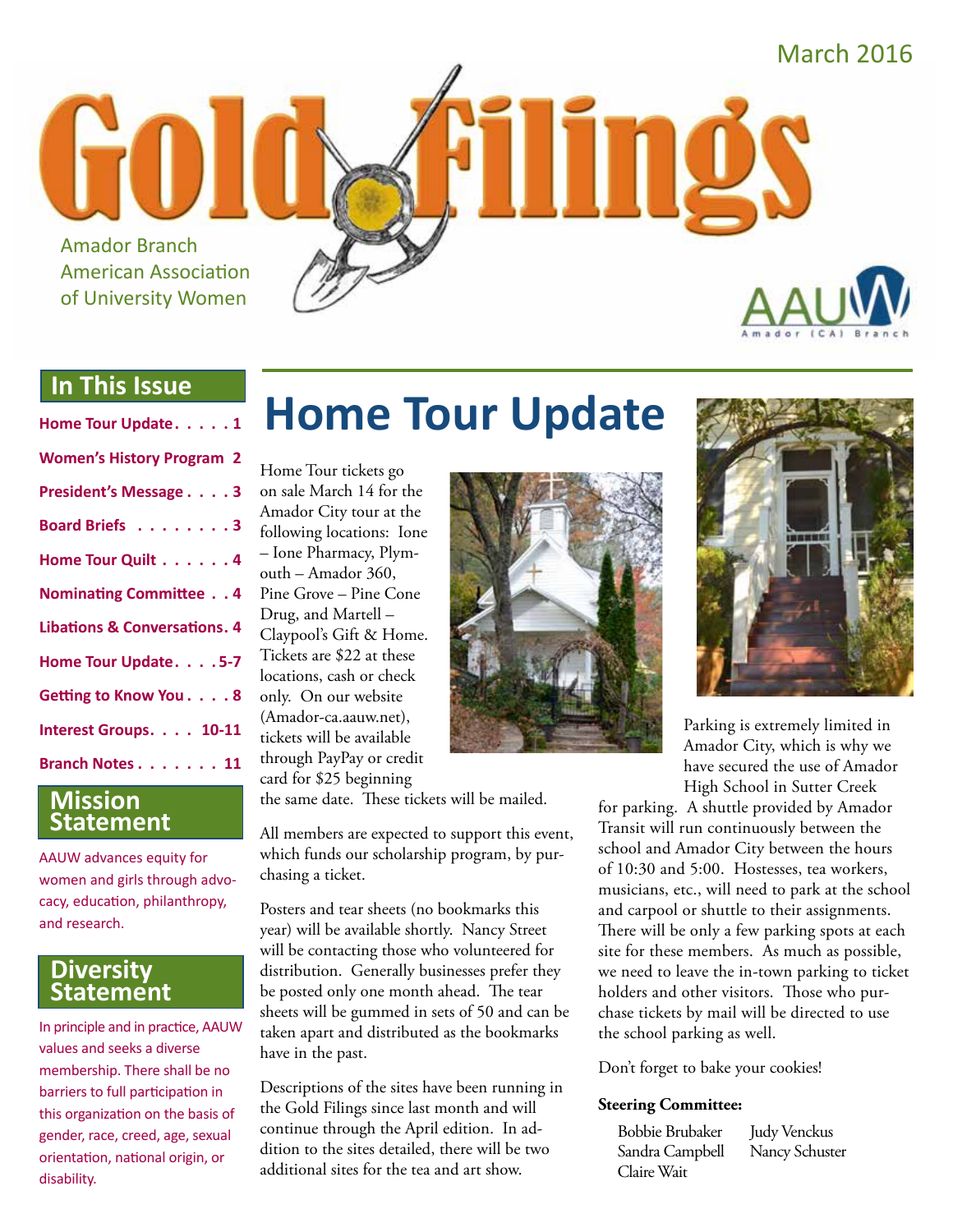

## **AAUW CELEBRATES WOMEN'S HISTORY MONTH**



### **BY HONORING AMERICA'S FIRST CONGRESSWOMAN**

### **JEANNETTE RANKIN**

**The program will include a film featuring this courageous woman elected in 1916, and a costumed monologue by Dr. Helen Bonner whose graduate work was based on Rankin's life story.** 



WHERE: Sutter Creek Community Center  **33 Church St. Sutter Creek** 

 **WHEN: Thursday March 24th at 6:00 PM** 

 **This program is open to the public at no cost. No reservation needed. Light refreshments served.**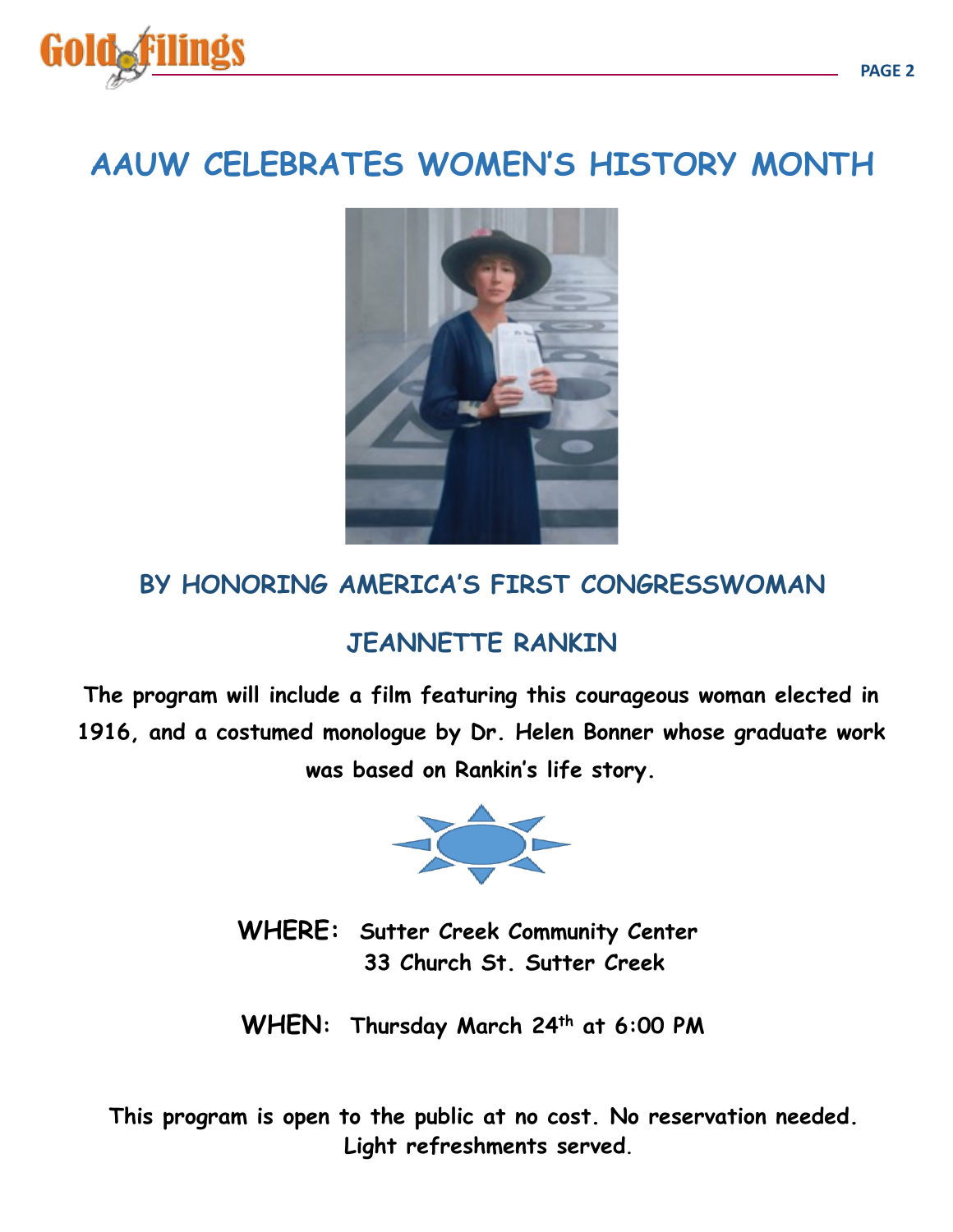## **President's Message**

*by Michele Powell*

March is Women's History Month and Helen Bonner, our Program VP, has planned a special tribute to America's first Congresswoman, Jeannette Rankin. There will be a one-hour biographical film followed by a costumed monologue. This program is going to be fun and educational; I hope you are planning to join me Thursday March 24 at 6:00 at the Sutter Creek Community Center.

It is almost springtime and with it comes the Home Tour. This year it is on April 16 in Amador City. The homes and sites are all very interesting; you can read about them on our website amador-ca.aauw.net and in February Gold Filings as well as this issue of Gold Filings. It is going to be an old-fashioned walking tour.

The Home Tour team headed by Sandy Campbell has been working very hard to make this year's tour a successful fundraiser and a fun day for visitors and members alike. As you can imagine if you've driven through or visited Amador County…and who hasn't…Amador City has unique challenges that other locales in the county don't have. Among them are parking, very uneven terrain and limited number of places to have lunch. These issues have demanded creative solutions from the committee.

I can't overemphasize the importance of your buying at least one Home Tour ticket. It is a basic expectation of membership.



In 2014 only 26 members bought 43 Home Tour tickets totaling \$946; in 2015 -last year- 47 members bought 62 tickets totaling \$1364. That is an increase of almost twice the number of members buying tickets, an increase of 19 more tickets purchased by members and an increase of \$418 in revenue. Thank you!! Can we increase this again?

In the AAUW Amador branch 2015-2016 Directory on page 3 there is a brief section with the title Home Tour; the second to the last sentence urges all branch members to " Please plan to make this year's Home Tour the best ever by being a hostess, purchasing a ticket, baking cookies and rendering service in other areas."

I am confident that we will each do as much as we can to in make this Home Tour a great success, as it is every year. It wouldn't be possible with out your efforts.

Thank you.

## **Board Briefs – 2/17/16**

- Minutes for January 20, 2016 were approved as written.
- The Treasurer gave her report.
- The March 24 program will be a movie on the life of Jeannette Rankin, to be held at the Sutter Creek Community Center.
- Membership now totals 98, with two new members: Alix Sehr-Stewart and student member Shauna Solari.
- Home Tour: Shuttle arrangements are set. Two issues remain: there are only two places for lunch in Amador City and there is no alternative location for the Tea if it rains. The committee is working on solutions.
- Nomination Committee: We still need nominees for President and Treasurer, or the branch faces closure. The committee will meet again and consider sharing or dividing positions.
- A Branch Survey was drafted and will be sent to members by March 1. The survey addresses concerns, needs and goals of the branch.
- The Libations and Conversations proposal passed. It will become a subcommittee under the Vice President for Membership.
- Bylaws revisions are almost complete and will be placed on the website.

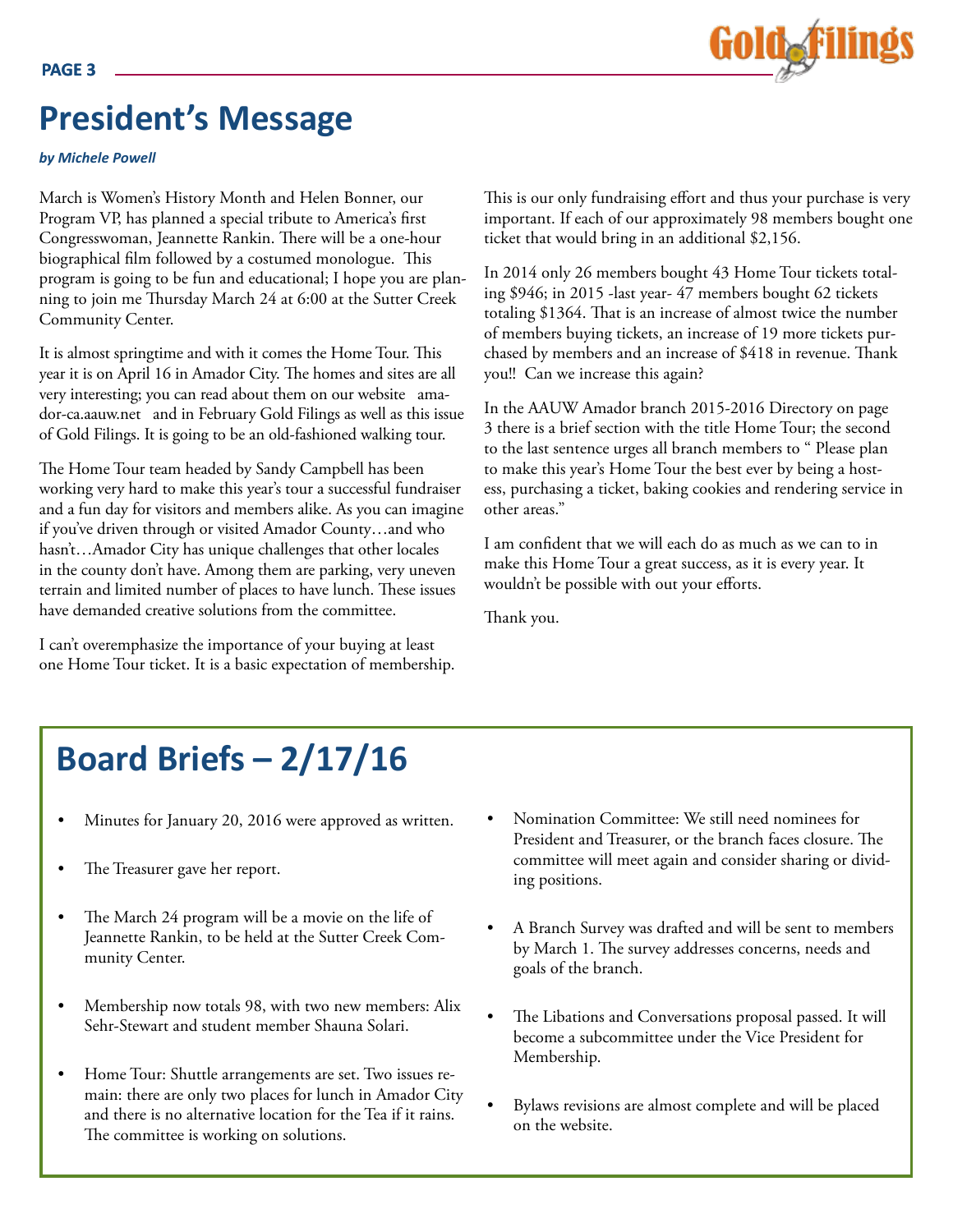## **Nominating Committee Update — 2016-2017 Board Openings**

**There isn't any real change in the situation. Approximately six board members will stay in their current positions or accept a different position and several other members are considering talking a position, so this leaves approximately 12 to 14 open positions.** 

**Among the open positions are president and treasurer; the committee members agree that until we fill these positions there is no reason to attempt to fill the others positions.**

**If you'd like more information, contact Nancy Street who is chairing the committee.**

**Nominating Committee Members:**

**Nancy Street Isabel Singleton Michele Powell**

## **Upcoming Libations & Conversations**

If you haven't yet attended a Libations and Conversations gathering, join us for a fun hour of mingling with friends and new acquaintances, interesting and enlightening conversation and, if you wish, a libation. If you are a regular at our L&C hour, encourage your friends and prospective new members to attend.

Our next Libations & Conversations meeting is Tuesday, March 22, 5:30-6:30 p.m. at Amador 360, 18590 Highway 49, in Plymouth. The topic for discussion is "Is Language Still a Battlefield of Gender Equality?" led by member Rebecca Wilson. No-host wine will be available. No need to RSVP, just come join the fun!

## **Home Tour Quilt 2016**



Everyone is excited about this year's Home Tour Quilt, so don't miss your opportunity to purchase tickets. You can buy one ticket for \$1, six tickets for \$5 or more, increasing your chances of winning the quilt and supporting our AAUW Scholarship Fund benefiting women and girls.

You can also help by taking packets of tickets to our Branch's Interest Groups that you belong to and other organization meetings you attend.

Let's make this a great year for quilt ticket sales! Contact Sue Harrington (susanlh@volcano.net or (209) 296-1594) to contribute to this great cause.

## **Cookies, Please!**

The Amador City Home Tour 2016 is on April 16. All AAUW members are expected to make 4 dozen cookies. These should be one or two bites. Cookies will be



picked up from the drop-off locations on Friday, April 15, at 4 p.m. Two of the locations are the homes of Margie Guletz in Jackson and Jackie Martinez in Ione. You may take them there ahead of time after calling to make sure it is convenient. For the Pine Grove location, Sierra Travel, drop off only on the 15th by 4 p.m.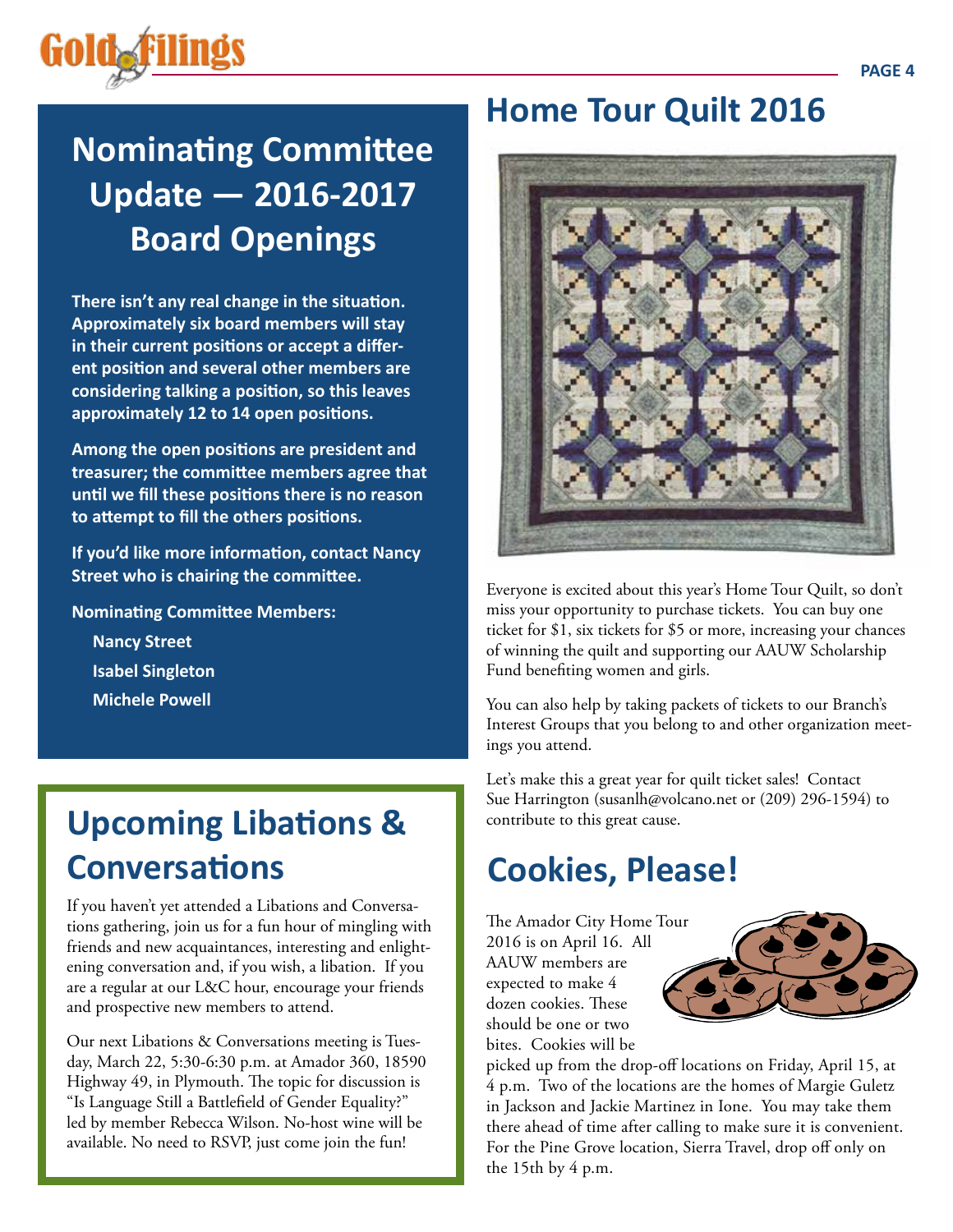

### **Imperial Hotel — 14202 Old Highway 49 Home Tour Homes**

When the Imperial Hotel first opened its doors in 1879, Amador City was a bustling mining town in the midst of rebuilding after a devastating fire the year before and a previous fire in 1876. The Sanguinetti family wisely built their new two-story hotel using fireproof brick and stone. It was first named the Italian Hotel, later renamed the Imperial, and served prosperous Victorian visitors and successful miners. It started life as a boarding house with ground floor dining room and bar. The dining room had a separate entrance so the ladies would not have to walk through the bar to reach the dining room. Lodging was upstairs and also in a wood-frame addition in the rear of the building which was removed in later years.

The hotel closed in 1927 and did not reopen until 1988. Today the miners are gone, but Amador City retains is historic character, and the beautifully restored Imperial Hotel still offers a warm and gracious welcome to visitors to the Gold Country. Present day owners, Mary Ann and Jim McCamant, have added contemporary art, colorful fabrics, and an assortment of antiques throughout the high-ceilinged interior. Their restoration retains the original brick exterior with its iron doors and shutters. Inside, the dining room has exposed original brick walls and offers a varied menu of Mediterranean-style fare and mostly local wines. The bar has been completely restored with antique barstools, original gaslights, a 19th-century-style wood bar and creaky floors. Fountains, waterfalls, flower gardens and centuryold walls of native stone highlight the new courtyard.

Today the Imperial has six air-conditioned guest rooms located on the second floor of the original 1879 building. The rooms have high ceilings, the original brick walls, and large operable windows overlooking the town. There are two sets of adjoining rooms: rooms 3 and 5, and rooms 2 and 4. As for Room 6, according to the Gold Rush Ghosts organization, it's haunted. Look for the Certificate of Authentication hanging on a lobby wall – and watch for The Lady in White on your visit upstairs. Some of the rooms will be open for Home Tour visitors during limited hours.

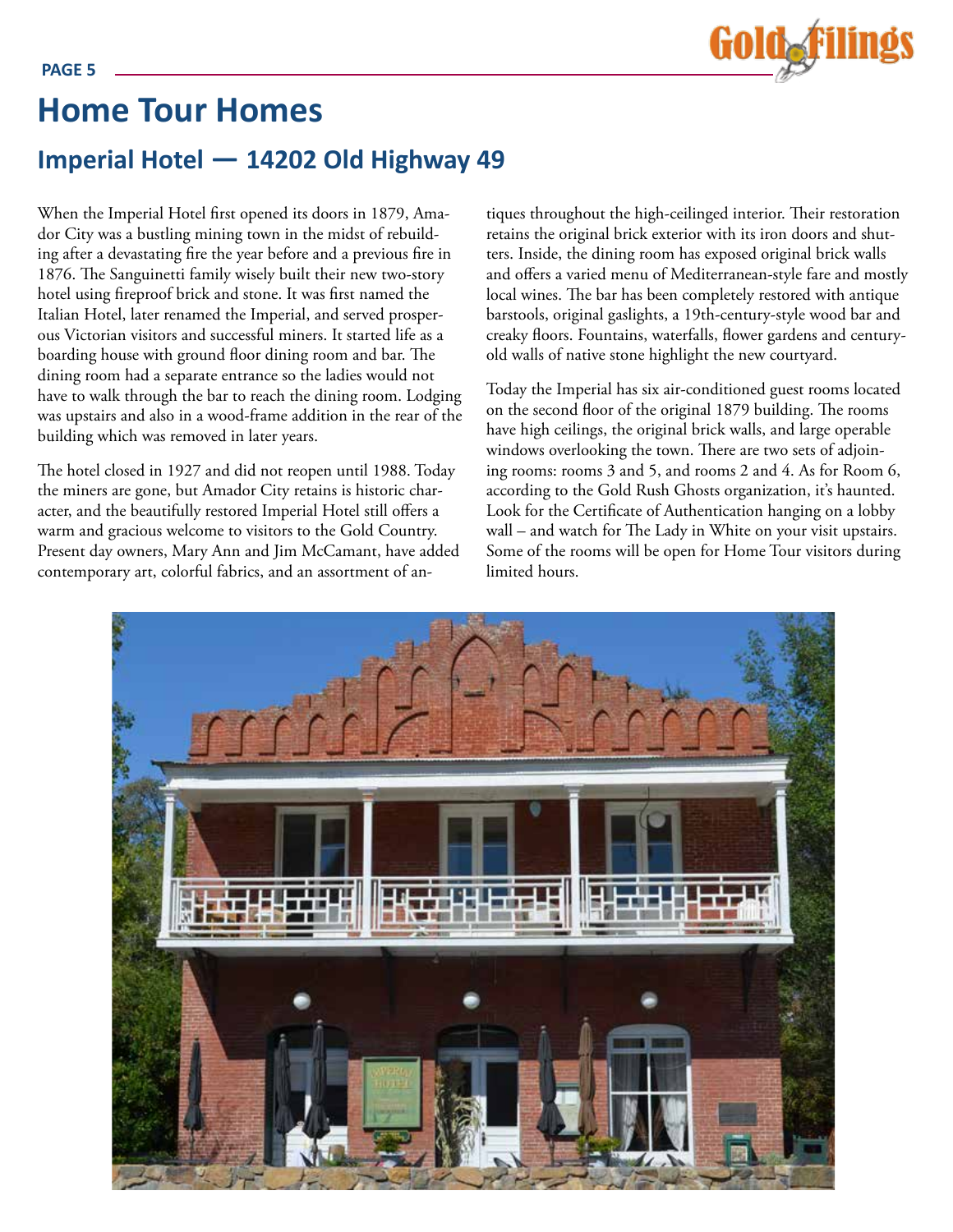# **Home Tour Homes**

Gold<sub>of</sub>filil

### **Amador City Cemetery — Church Street, behind the Imperial Hotel**

The historic Amador City cemetery lies, almost unnoticed, upslope from the Imperial Hotel, along Church Street. The first burial in this cemetery was in 1851 when a young man, Charles C. Wheeler, died not long after the quartz miners came and founded the village. The last burial was in 1892 when Mary Gundry, wife of the Justice of the Peace, joined her sons. In those 40 years the cemetery interred 20 persons for certain and possibly 8 or more. Many buried were killed in mining accidents. One of these was Oliver Vance (1848-1880). He died when he was crushed by a skip (elevator to access the mine) in Amador City's most famous mine, the Keystone Mine. Vance left behind a wife and five children, who received death benefits from the Ancient Order of United Workmen, one of many benevolent societies supplying an early form of life insurance.

The people buried here were predominately Protestant or Methodist and probably members of the nearby Methodist church, then located at the corner of Church Street and O'Neil Alley. There was never a Catholic Cemetery in Amador City. The land presented problems for burial and survival of the grave markers. Rocky ground made digging graves nearly impossible, so frequently dynamite had to be used to open a new grave. Before the curb and fence were erected around the cemetery in approximately 1915, soil washed down to Church Street, causing dirt to partially cover some of the headstones in the northwest section of the cemetery. Some graves were never marked or given handcarved wooden markers that did not survive the ravages of time. During the 1950s, the person hired by the city to clean up the cemetery decided to burn the vegetation to quickly do the job, and the remaining wooden markers were unfortunately lost. Many of the surviving marble headstones have plaques with interesting historical information about the deceased and clues to Amador City's historic mining past.

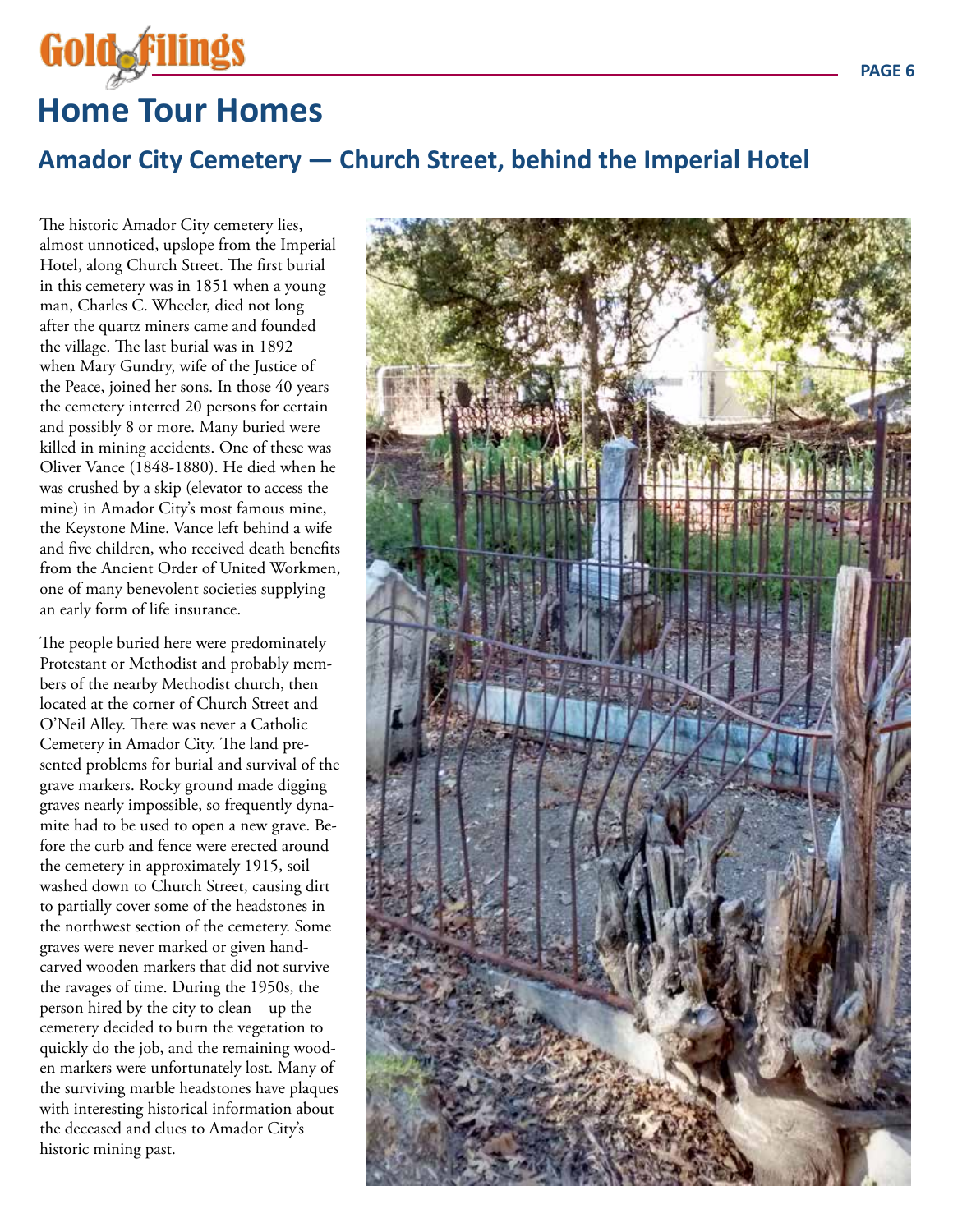

### **Home Tour Homes**

### **Anne and Sarkis Kel-Artinian Home — 14410 Keystone Alley**

Keystone Alley is the site of a commanding Victorian style home, with a cheery apricot color that is eye-catching and welcoming. The home is owned by Anne and Sarkis Kel-Artinian. Although the style is Victorian, it was built recently in 2003 by local builder Ray Brusatori. Now step inside the two-story, four bedrooms, three-bath home:

There are four bedrooms on the second floor. The first is Grandfather's Room, named in honor of the owners' grandfather, who helped women in white slavery. The master bedroom is painted a sunny yellow. Ceilings are high with crown molding, window coverings are kept simple. The third bedroom is named the Orchard Room for the orchard paintings hanging on the walls. Twin wrought iron beds are in keeping with the Victorian-

The entrance takes you through a white picket fence and arbor,

to a wraparound porch and front door. Admire the view of the Imperial Hotel and nearby sights of Amador City before entering the living room. The room has red fir flooring and crown molding on the ceiling. There is a beautiful antique fireplace with gleaming hardwood mantel and oval mirror. The mantel is from 1902, extends from floor to ceiling, and is surrounded by built-in bookcases. Stunning Turkish and Pakistani rugs adorn the floors.

In the formal dining room, a 1950s mesquite wood table from Mexico graces the room. The blue tableware is handpainted from Copenhagen. A nearby glass cabinet contains the owners' bird collection. Beautiful white wainscoting extends high on



the walls and two large windows allow light and views.

The adjacent kitchen has warm wood custom cabinets with granite countertops, marble backsplash, and farmhouse sink. Through the windows is a glimpse of an impressive rock wall built by Roberto Pimentel of Sutter Creek

style home. The last bedroom is the Sea Shore Room, and the decor carries out that theme, starting with the ocean blue walls. Altogether, this home conveys the spirit of its Amador City setting, with a mix of the Victorian and eclectic to create a family friendly lifestyle.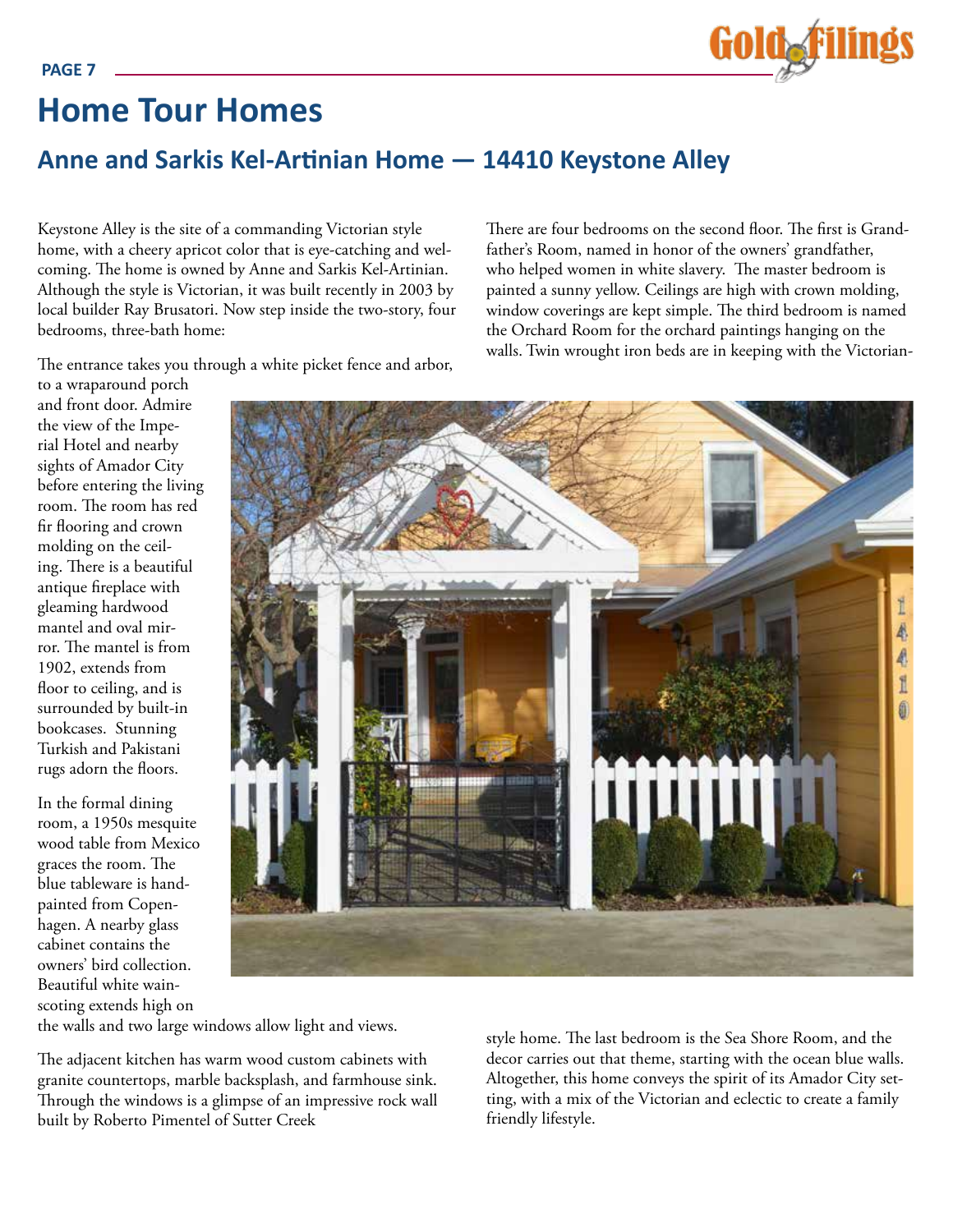

### **Getting to Know You: Bailey Burton**

#### *by Isabel Singleton*

Meet Bailey Burton, a graduate of California State University, Fresno who grew up in Fresno as well. She graduated in 2010 with a degree in Recreation Administration, with a specialty in Sports & Entertainment Facility Management

in Volcano, raising money for scholarships to high school graduates from Volcano. In April of 2013, she went to work for Jackson Rancheria Casino Resort as the Special Events, Sales Representative. One of her key events that

and a Certificate in Special Events Planning.

She went to school at Fresno State from 2000 – 2003, majoring in sorority fun as a Delta Zeta. During these years she fell in love with planning events and philanthropies through the sorority, but had no idea there was a career in planning events. Bailey spent a year as a flight attendant with SkyWest as she loves to travel. She dabbled in various jobs in the restaurant service industry in Fresno,



**Bailey Burton**

she brought to Jackson Rancheria was the creation of the Sierra Foothill Harvest Brewfest, spotlighting microbrews served with delicious foods, definitely a nice addition to the local wine industry. She loves the variety of events that she gets to organize. Some of her favorite events are the fundraisers for local organizations in Amador such as the Sutter Amador Hospital Fundraiser and the ACCF Gala.

She and Rod married in 2013 and

especially in the brewing industry, where she was a bartender and met her husband, Rod. She went back to Fresno State in 2008 to finish her degree once she knew that she could major in something as fun as planning events. After Bailey graduated, Rod moved them to Amador in 2010.

She started working at Deaver Vineyards as their Event Coordinator, then met Mark & Tracey Berkner and became manager of the Volcano Union Inn and assistant manager at Taste. During this time she stared various beer pairing dinners at the Union and the Chowder Chomp fundraiser

live in Sutter Creek with Owen, their 10 year old Golden Retriever. They love the area, their home and the community. Bailey is involved with the Amador County Women's Network, Amador Council of Tourism and joined AAUW in November 2015. When asked why she joined AAUW, she told me that groups such as AAUW allow her to get to know different people who are striving to provide higher education to the women in Amador County and that she looks forward to participating with our group and in our endeavors to provide scholarships to local women.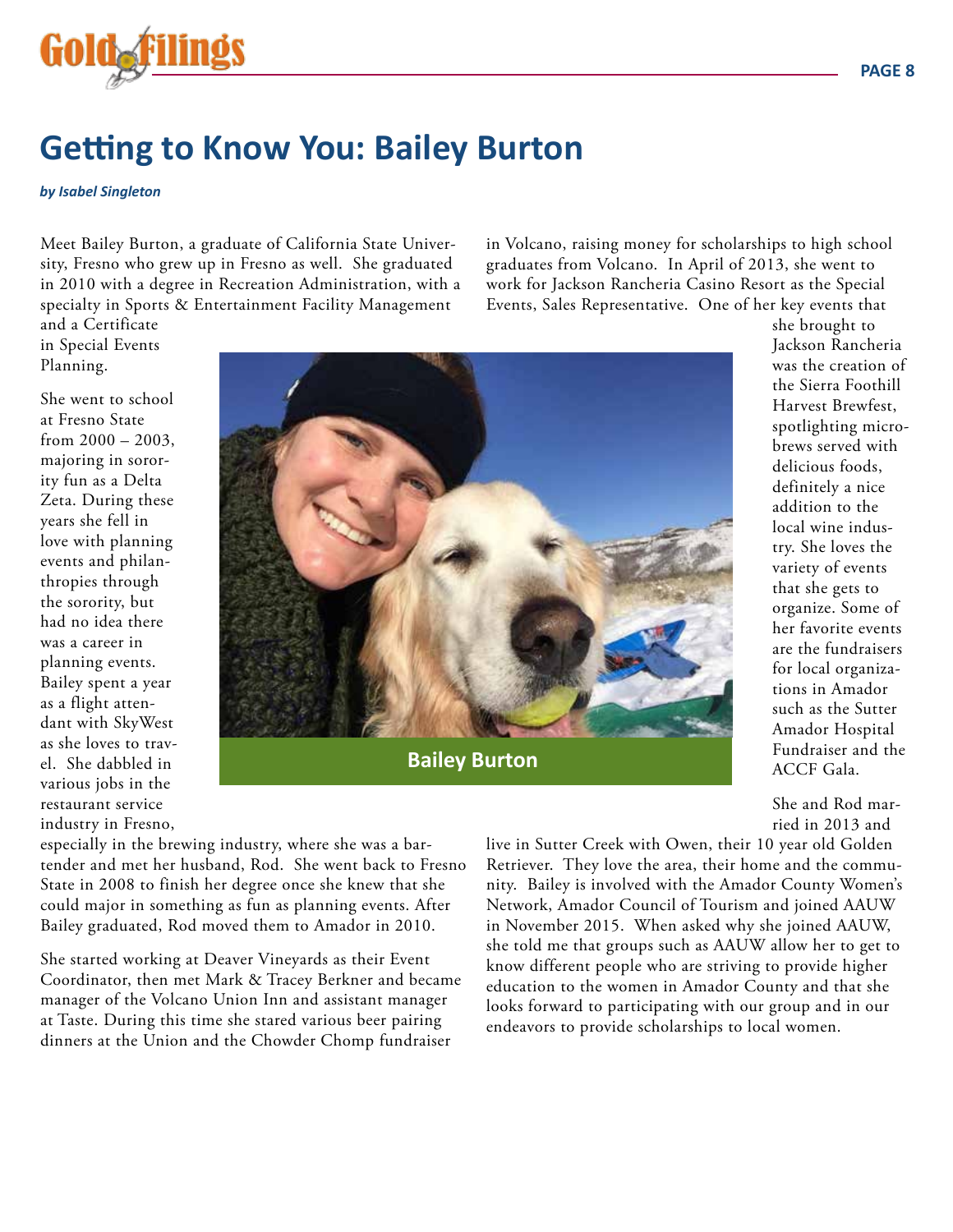



# *WE CAN HELP!*



## *FAMILY TO FAMILY EDUCATION & PEER TO PEER EDUCATION PROGRAMS*

*NAMI Family to Family, April 2 –30 & May 14, 9 – 2:30, (including breaks) Six Saturday classes, information you need as a family member, close friend, caretaker of someone living with mental illness. You will gain skills and knowledge to live with more comfort, less stress.*

*NAMI Peer-to-Peer, April 2 – April 30, 9 – 2:30, (including breaks) Five Saturday classes, problem-solving skills, strategies, emotional and practical support. You will gain knowledge and skills to live well in recovery with your diagnosis and plans you make.*

*Both classes taught by NAMI Amador state-certified teachers and mentors.*

*Each class builds upon the prior one, you must sign up and attend all classes. Classes are taught at Sutter Amador Hospital in Jackson.*

*Please call NAMI Amador at 223-1485, X266 to learn more Facebook.com/NAMIamador & NAMIamador@hotmail.com*



 **\*\* Sponsored by NAMI Amador and Amador County Behavioral Health with Mental Health Services Act (MHSA) Funding \*\***

*Join us Saturday, May 7 for the Northern California NAMI Walk! www.NAMIWalks.org.NorthernCalifornia register with Believe in Amador Team*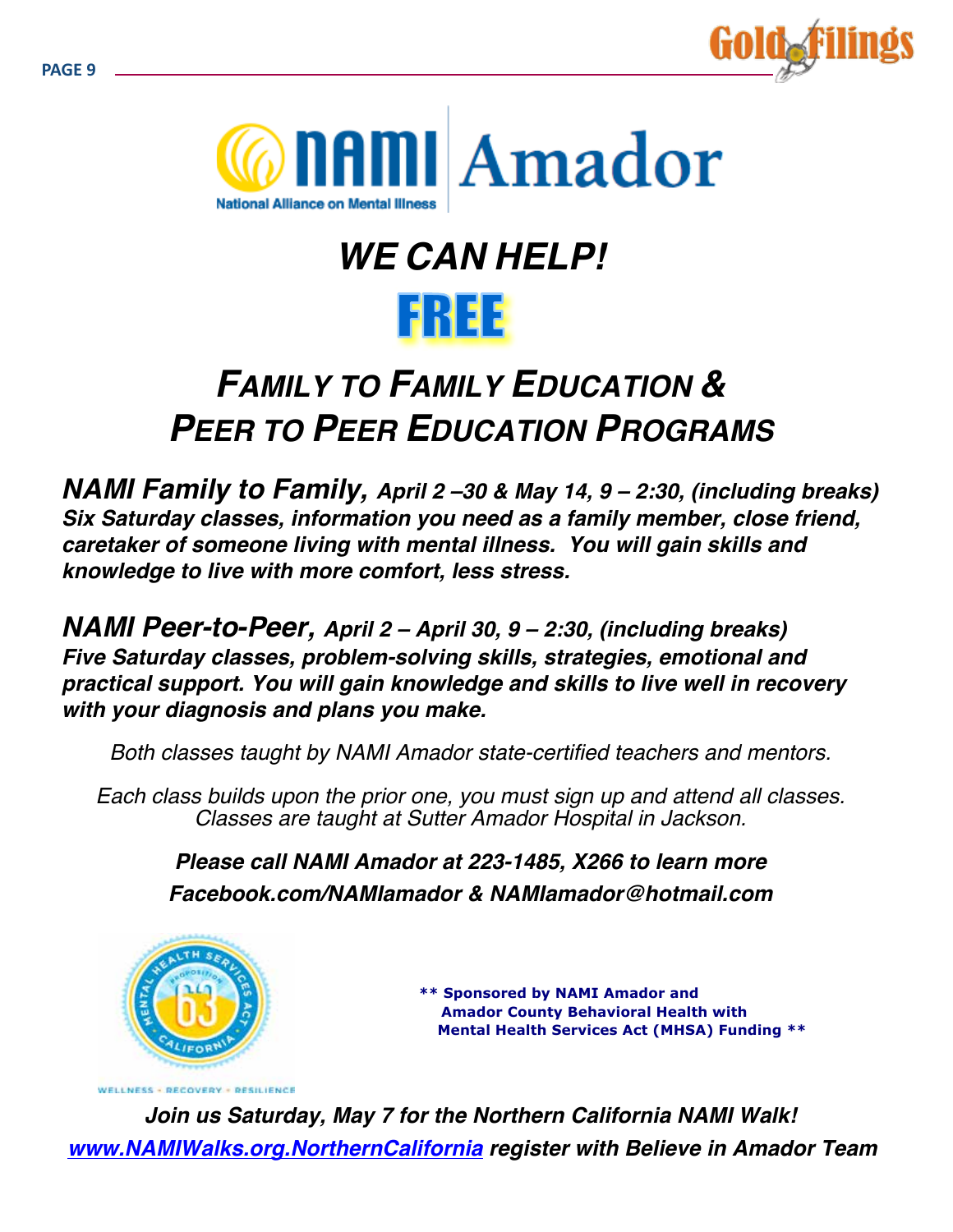

## **Special Interest Groups**

#### **Afternoon Book Group**

Robin Stolk, Chair *robinfstolk@sbcglobal.net*

Join us for a thoughtful and friendly book discussion the 2nd Monday of each month at 2 p.m. Our next meeting is March 14th

at Marge Guletz's home. We will be discussing *Circling the Sun* by Paula McLain. New members are welcome. If you'd like to join the group, contact Robin Stolk.

#### **Art in Action**

Bev York, Chair *likacb@volcano.net*

We are a group whose members enjoy drawing and painting at each others' homes or various outdoor locations such as PiPi

Valley, Bear River, and Lake Tabeaud. We share information about art workshops and gallery exhibits. Art in Action group members are responsible for the Art Show at the Home Tour. Beginners are welcome. Lunch is always part of the day. Meetings are every 2nd & 4th Tuesday. Contact Bev for information about the next meeting.



#### **Book Lovers & Page Turners**

Jackie Martinez, Chair *jackiemartinezm@aol.com*

Come join us! We meet at 2 p.m. on the fourth Monday of each month (except December) at members' homes. We have great discussions about books while

sharing a light dessert. New members are welcome. Our next meeting is March 28 at the home of Carol Smallfield. We'll discuss *Marriage of Opposites* by Alice Hoffman. If you'd like to join these conversations, contact the hostess by email or phone. If you'd like to join the book group, contact Jackie Martinez.

#### **Cork & Fork**

Michele Powell, Chair *powell.michele288@gmail.com*

This group meets every other month to enjoy wine tasting and appetizers. Members' homes are the usual meeting place, but we sometimes gather at a winery tasting room or other appropriate venue.



The next meeting is Sunday March 13 at 5:30. If you'd like to join Cork & Fork or for more information about the group, contact Michele Powell.

#### **Garden Groupies**

Judy Venckus, Chair *venckus@aol.com*

Garden groupies love plants and the beauty they add to our lives. No digging, raking, or pruning is required. Just join us in visiting some very interesting places. Our destination on

March 16 is Pottery World and Green Acres in El Dorado Hills. Meet at Sutter Creek parking lot next to the post office at 10 am for carpool. Let me know if you can join us.

#### **Lunch Bunch**

Kelli Garcia, Chair *kgarciaod@hotmail.com* 

March's Lunch Bunch will be at Thai Siam, 12240 Industry Blvd,

Jackson on March 10th. Visit www.thaisiamjackson.com to view the menu. Lunch is at 11:45 a.m. For reservations please contact Elizabeth Rhein: email elizabeth@eliza11.com, phone or text, by March 8 if possible.



nenu